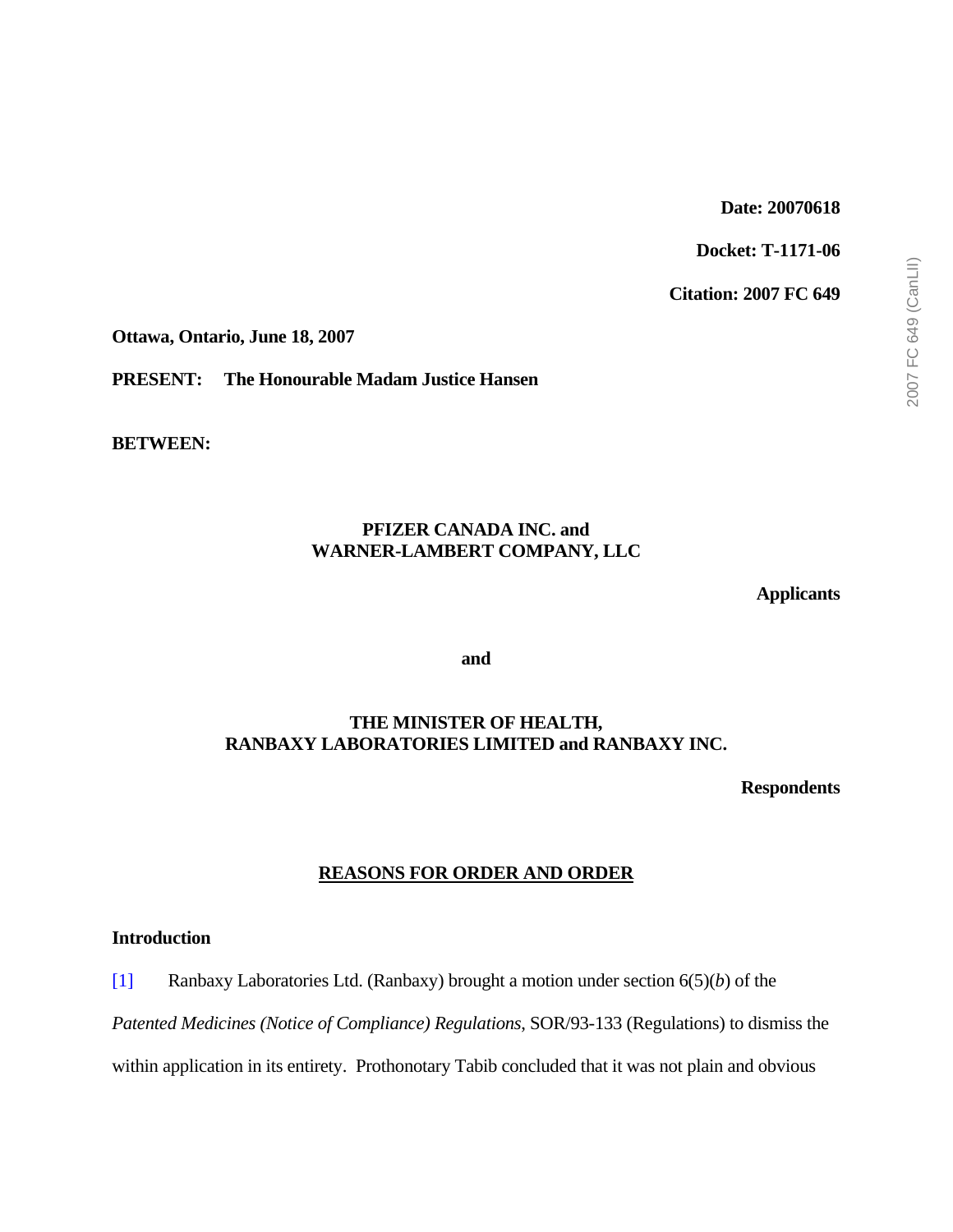the application is frivolous, vexatious or an abuse of process and dismissed the motion. Ranbaxy appeals from this Order.

#### **Background Facts**

[2] The within application arises from Ranbaxy's proposed sale of generic atorvastatin calcium tablets, Ran-Atorvastatin, to compete with Pfizer's LIPITOR product. By letter dated May 23, 2006, Ranbaxy made allegations of non-infringement of Canadian Patent nos. 2,450,111 ('111 Patent), 2,521,953 ('953 Patent) and 2,521,933 ('933 Patent) (NOA) added to the Patent Register by Pfizer Canada Inc. (Pfizer). These patents claim crystalline Forms VII, X and XII of atorvastatin calcium respectively. In its NOA, Ranbaxy stated that its Ran-Atorvastatin Tablets will comprise only the amorphous form of atorvastatin calcium and not any of the crystalline forms. Ranbaxy also stated that it would not make, construct, use or sell the claimed crystalline forms of atorvastatin calcium.

[3] In response, the Applicants filed the within Notice of Application for an order of prohibition on the basis that Ranbaxy's allegations of non-infringement are not justified. Pfizer alleges that the Ran-Atorvastatin Tablets will "contain, will convert to or will be made by processes that use or produce [the claimed crystalline forms] as an intermediate and/or a final product."

[4] It is not disputed that Ranbaxy has two processes to make Ran-Atorvastatin: first, the one filed with Health Canada as part of its Abbreviated New Drug Submission (ANDS) at issue in this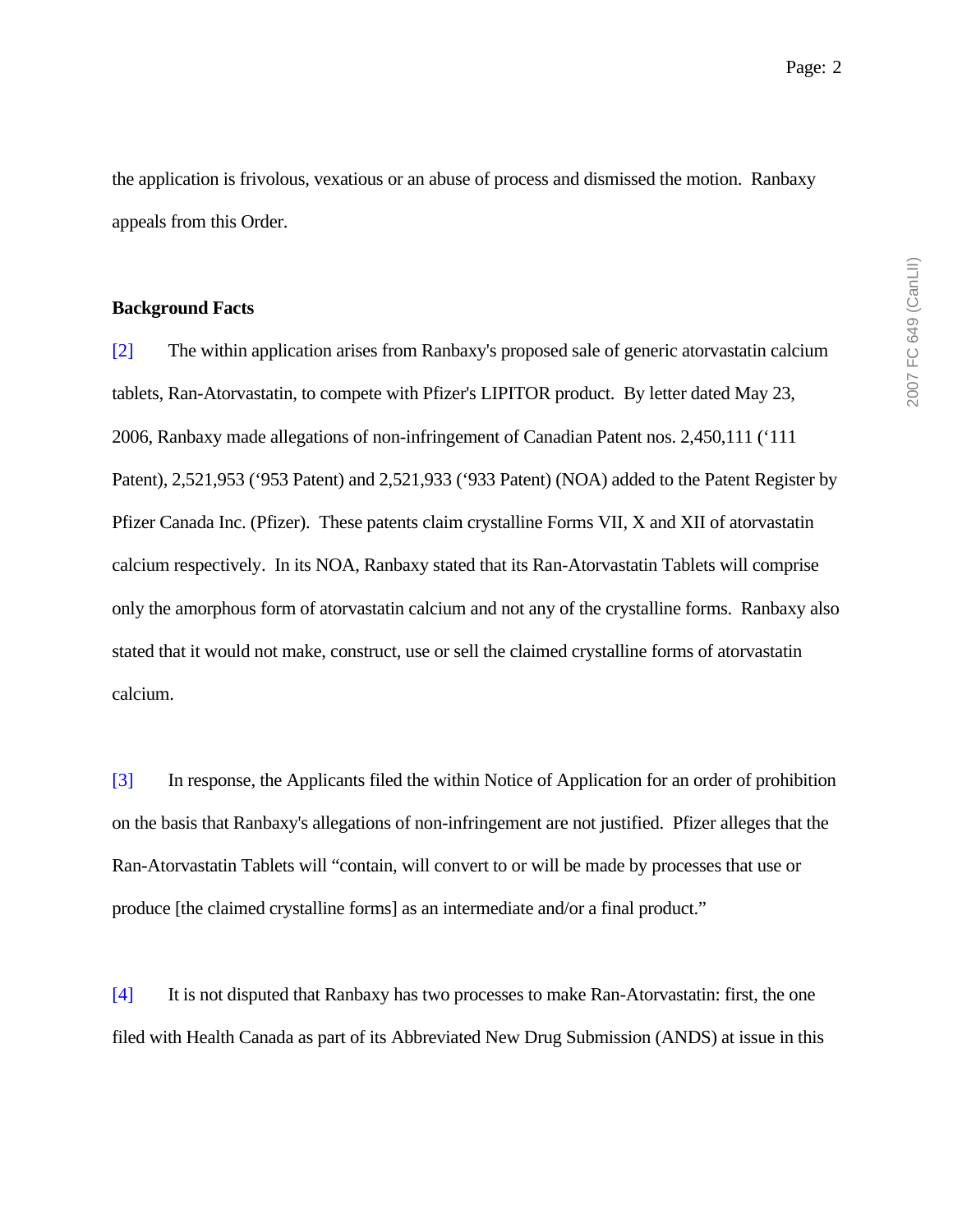proceeding and, second, a process not on file with Health Canada that according to Pfizer's experts uses intermediates that are or contain crystalline Form VII atorvastatin.

[5] Although Ranbaxy states that it has not made a decision as to whether it will commercialize with the process on file with Health Canada or with the second process, Pfizer maintains that there is "more than enough" evidence on the record from which it can be concluded that Ranbaxy will change its manufacturing process on file with Health Canada to the second process if it is issued a Notice of Compliance (NOC). From this, Pfizer argues that there is credible evidence that Ranbaxy will infringe its patent for crystalline Form VII atorvastatin if it is issued a NOC.

[6] On the motion to dismiss, Ranbaxy argued that "an application for a prohibition order pursuant to section 6(5) of the Regulations is necessarily limited to and defined by the submission on file with Health Canada, and the only issues that can be considered by the Court or that can be relevant in such an application are whether, on the basis of the materials filed by the second party with Health Canada, the second person's allegations of non-infingement are justified." (Prothonotary's reasons para. 14)

[7] In reaching her decision that it is not "plain and obvious" the application is redundant, scandalous, frivolous, vexatious or an abuse of process, Prothonotary Tabib took into account the fact that Ranbaxy's NOA does not specifically refer to the process on file with Health Canada as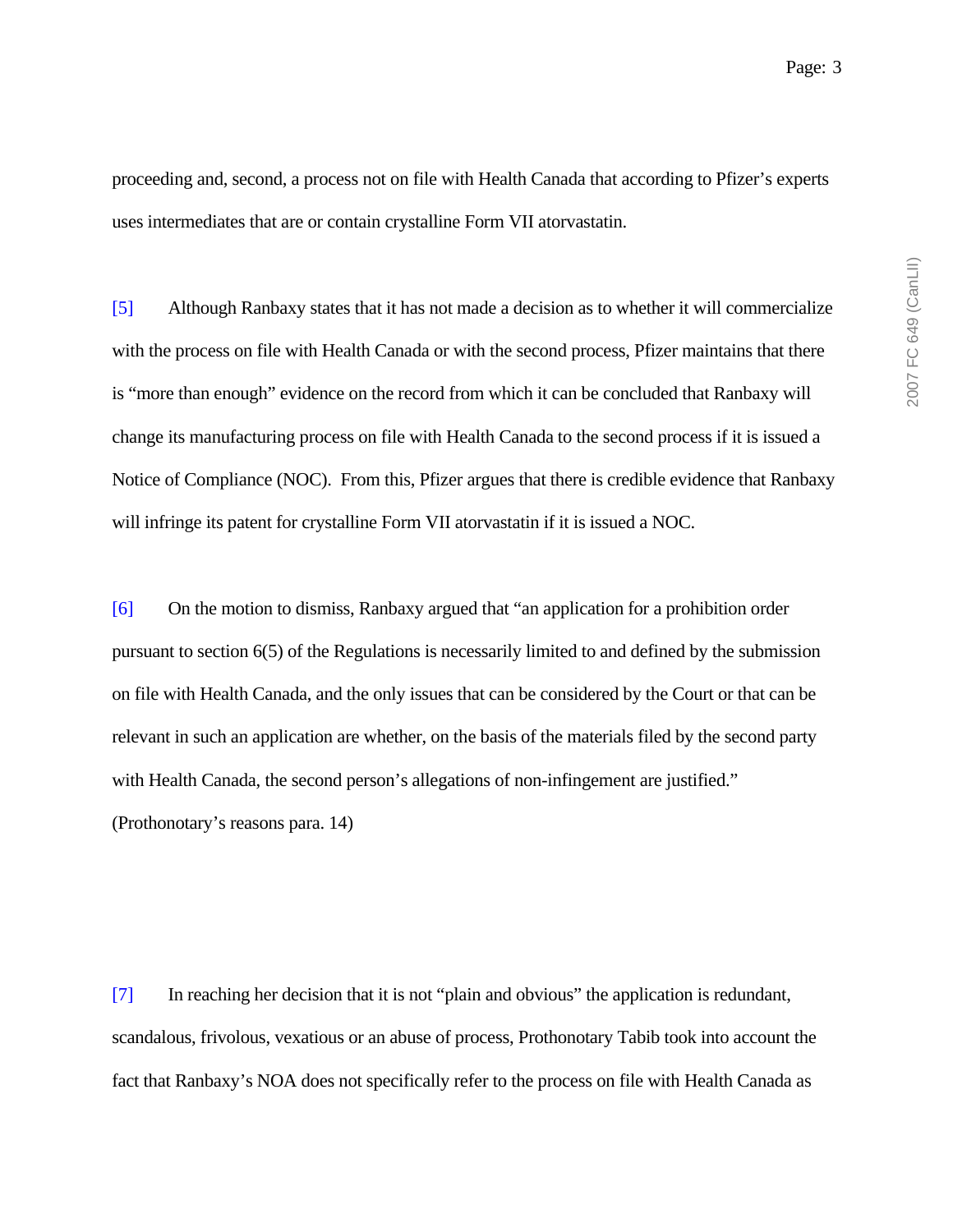defining its allegations and that there is no jurisprudence directly addressing the issue of whether a first person is limited in attempting to show that the allegations of non-infringement are not justified to only the material filed with Health Canada.

[8] Before Prothonotary Tabib, Ranbaxy also argued that Pfizer's Rule 306 evidence contained no contention that the '953 or the '933 Patents would be infringed by the making, constructing, using, or selling of the Ran-Artorvastatin Tablets. On the basis that Ranbaxy only sought a dismissal of the application in its entirety and not in part and since these matters were clearly secondary involving little or no evidence and none controversial, Prothonotary Tabib declined to exercise her discretion to consider whether the application should be dismissed in part. This was not contested on appeal. Finally, for the sake of completeness, it should also be noted that Prothonotary Tabib rejected Pfizer's argument that she did not have the jurisdiction to hear motions to dismiss under section 6(5)(*b*) of the Regulations. Pfizer did not appeal the ruling on this issue.

#### **Standard of Review**

[9] Both parties agree that since the questions raised in the motion are vital to the final issue of the case, the Court is to consider the merits of the motion *de novo* (*Merck & Co. v. Apotex Inc.*, 2003 FCA 488 at paragraph 19).

#### **Burden of Proof**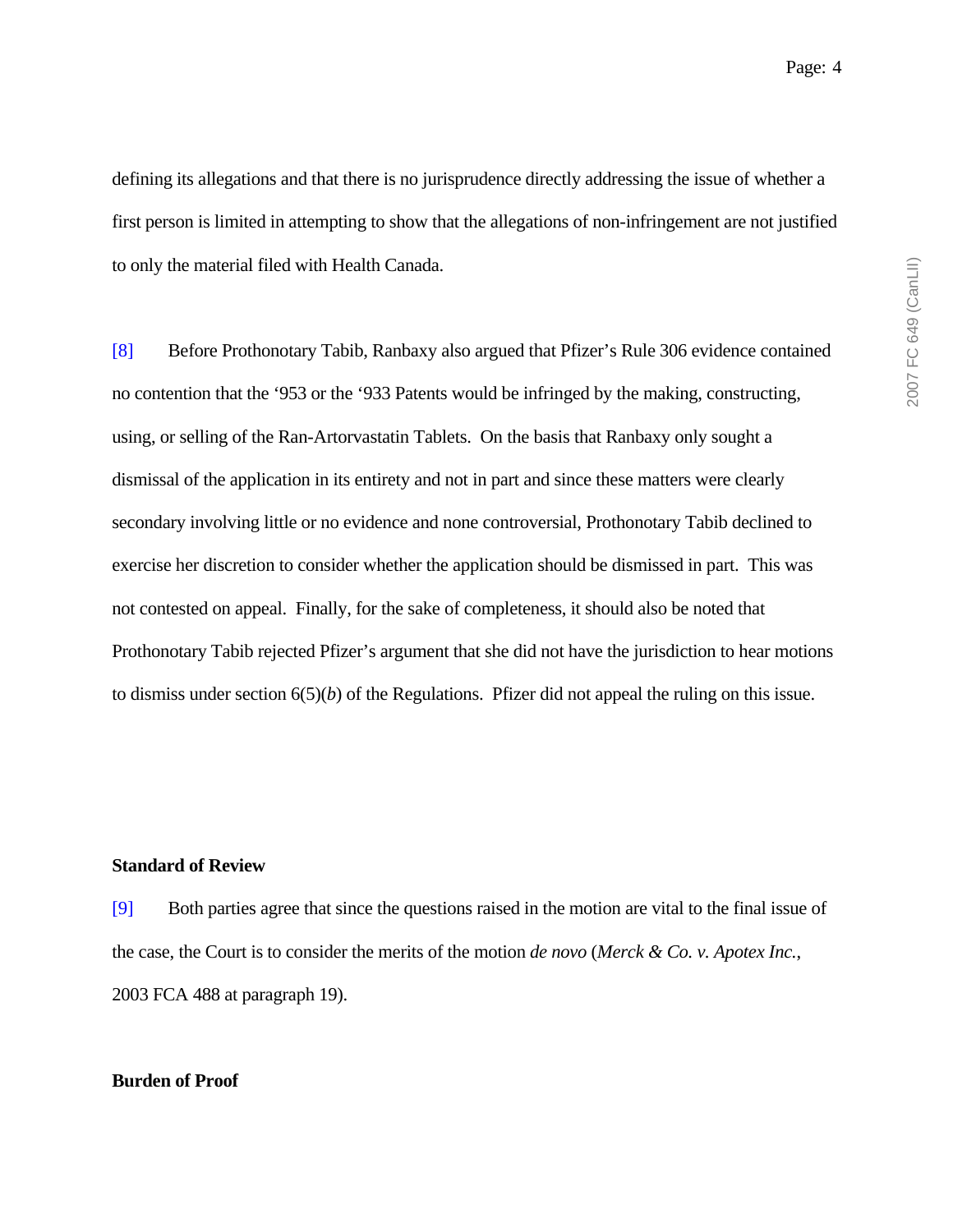redundant, scandalous, frivolous or vexatious, or is otherwise an abuse of the court's process. As a motion pursuant to section 6(5)(*b*) has been held to be akin to a motion to strike, the second person must establish that it is "plain and obvious" the application has no chance of success. It is also well established that the summary dismissal of an application before hearing is an extraordinary remedy that should only be granted in limited circumstances (*Norton v. Via Rail Canada Inc.*, 255 D.L.R.  $(4<sup>th</sup>)$  311 at paragraph 15).

#### **Analysis**

[11] Ranbaxy's position that the within application is bereft of any possibility of success is mainly grounded on its assertion that the overall intent and the specific language of the Regulations dictate that a notice of allegation of non-infringement must relate to the submission filed with Health Canada. Thus, on an application for an order of prohibition, the court is limited to a consideration of the material forming part of the submission to Health Canada. In particular, in its consideration of whether the allegations of non-infringement are justified, the court may only have regard to the process Ranbaxy has on file with Health Canada. For this reason, Ranbaxy argues that its future intention as to which process it will use for the manufacture of Ran-Atorvastatin, is not relevant to this proceeding. As Pfizer's contentions of infringement of the '111 Patent that claims Form VII do not relate to the process on file with Health Canada and Pfizer has not contended that the '933 and '953 Patents will be infringed, it is "plain and obvious" that the application cannot succeed.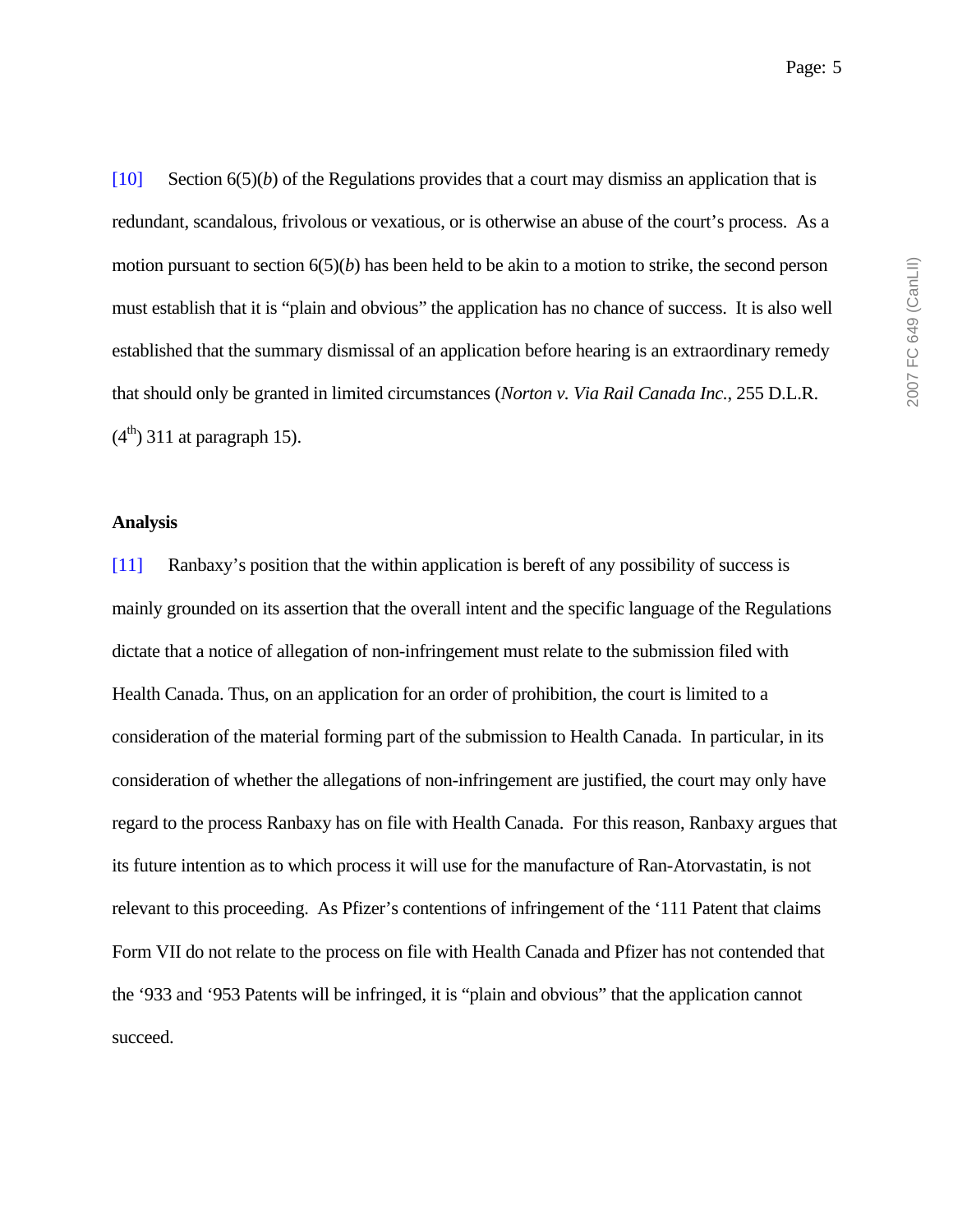[12] As an aside, Ranbaxy acknowledges that there is no jurisprudence on the question of whether on an application for an order of prohibition a court may consider a process that does not form part of the submission to Health Canada.

[13] Ranbaxy also takes the position that even if its future intentions regarding the manufacturing process are considered by the court, Pfizer cannot succeed. Pfizer must show that the allegations of non-infringement are not justified. Factual allegations are presumed to be true and the onus is on the first person to disprove the allegation. Merely showing the possibility of infringement is not sufficient to disprove the allegations. In the present application, according to Ranbaxy, all Pfizer can do is raise the possibility of infringement since no decision has been taken regarding the process that it will use if a NOC is issued.

[14] In my view, Ranbaxy has failed to meet its burden on this appeal that it is "plain and obvious" that the application cannot succeed. First, the legal assertion underlying its position that the court hearing the application will be limited to a consideration of the material on the Health Canada file has never been judicially determined. In fact, there is case law from which it could be argued by analogy to the contrary. This is not the forum to decide controversial questions of law.

[15] Second, if it is determined that the second process is a relevant consideration, there is a factual dispute between the parties as to whether Ranbaxy will use the second process if it is granted a NOC. Any finding on this point is best left to the applications judge before whom there will be a complete record.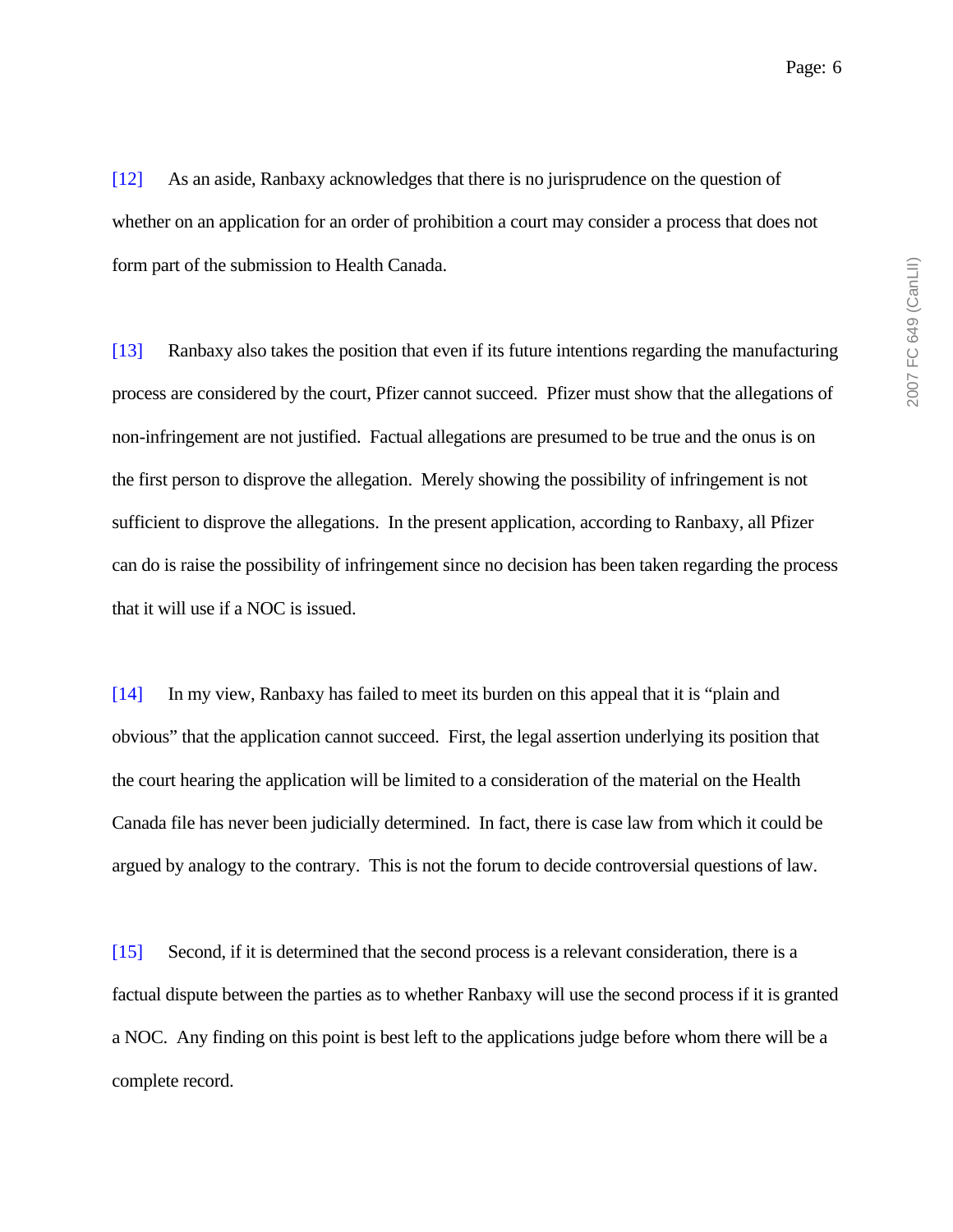[16] Finally, the interpretation of the Regulations urged upon the Court by Ranbaxy could lead to a conclusion directly at odds with the purpose of the Regulations, namely, to prevent patent infringement. In my opinion, questions of statutory interpretation ought to be determined in a factual context and not in a vacuum.

[17] Although in its written submissions Ranbaxy took the position that the post-October 5, 2006 Regulations were applicable, at the hearing it became evident that the parties may not be in agreement on this point. I indicated to them that if any part of this decision should turn on the language of the Regulations that has changed as a result of the amendment, I would give them an opportunity to make written submissions. In light of the above reasons, the opportunity to make further submissions on this question is unnecessary.

[18] For the above reasons, the appeal is dismissed with costs to Pfizer.

#### **ORDER**

**THIS COURT ORDERS that** the appeal is dismissed with costs to Pfizer Canada Inc.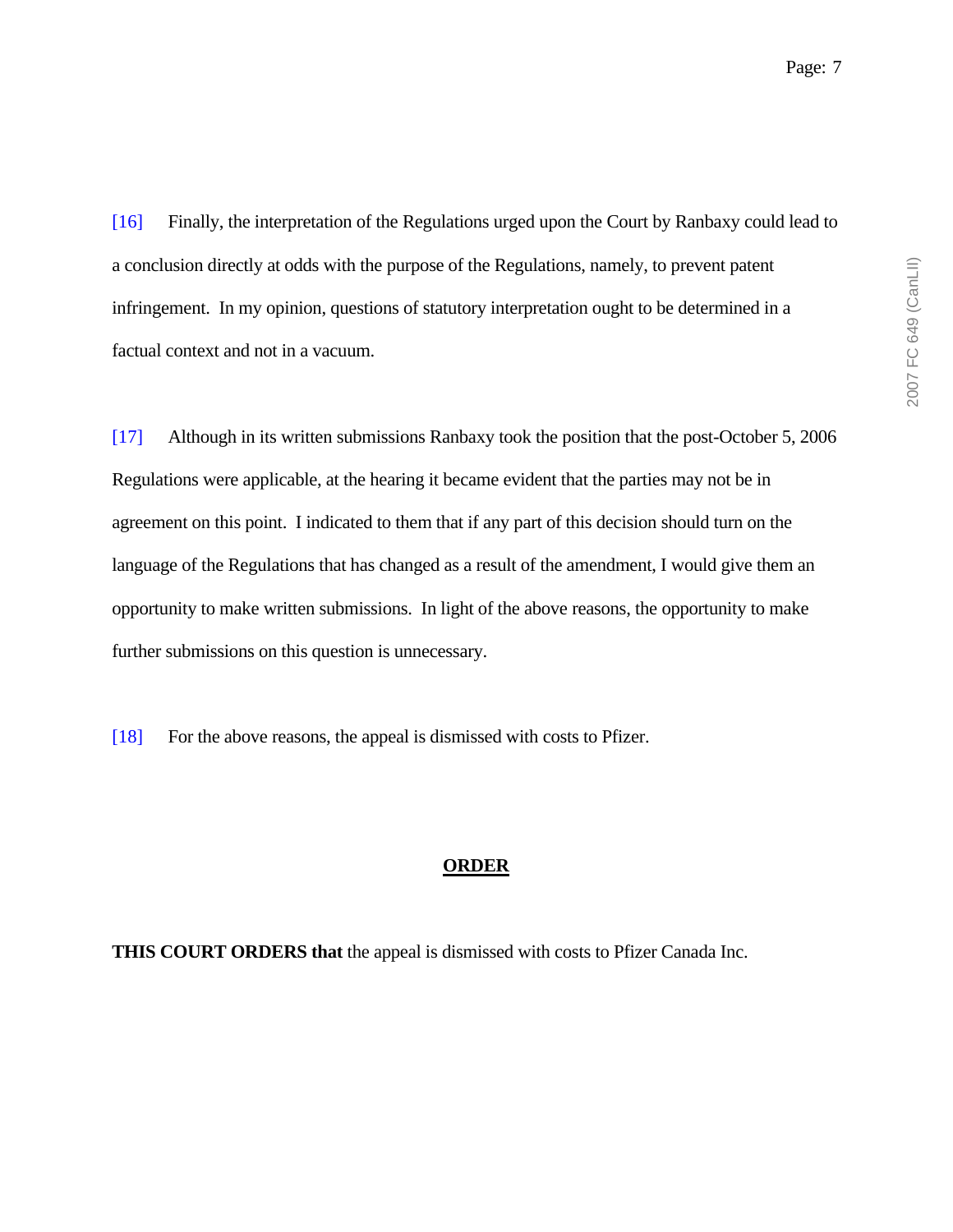"Dolores M. Hansen"

Judge